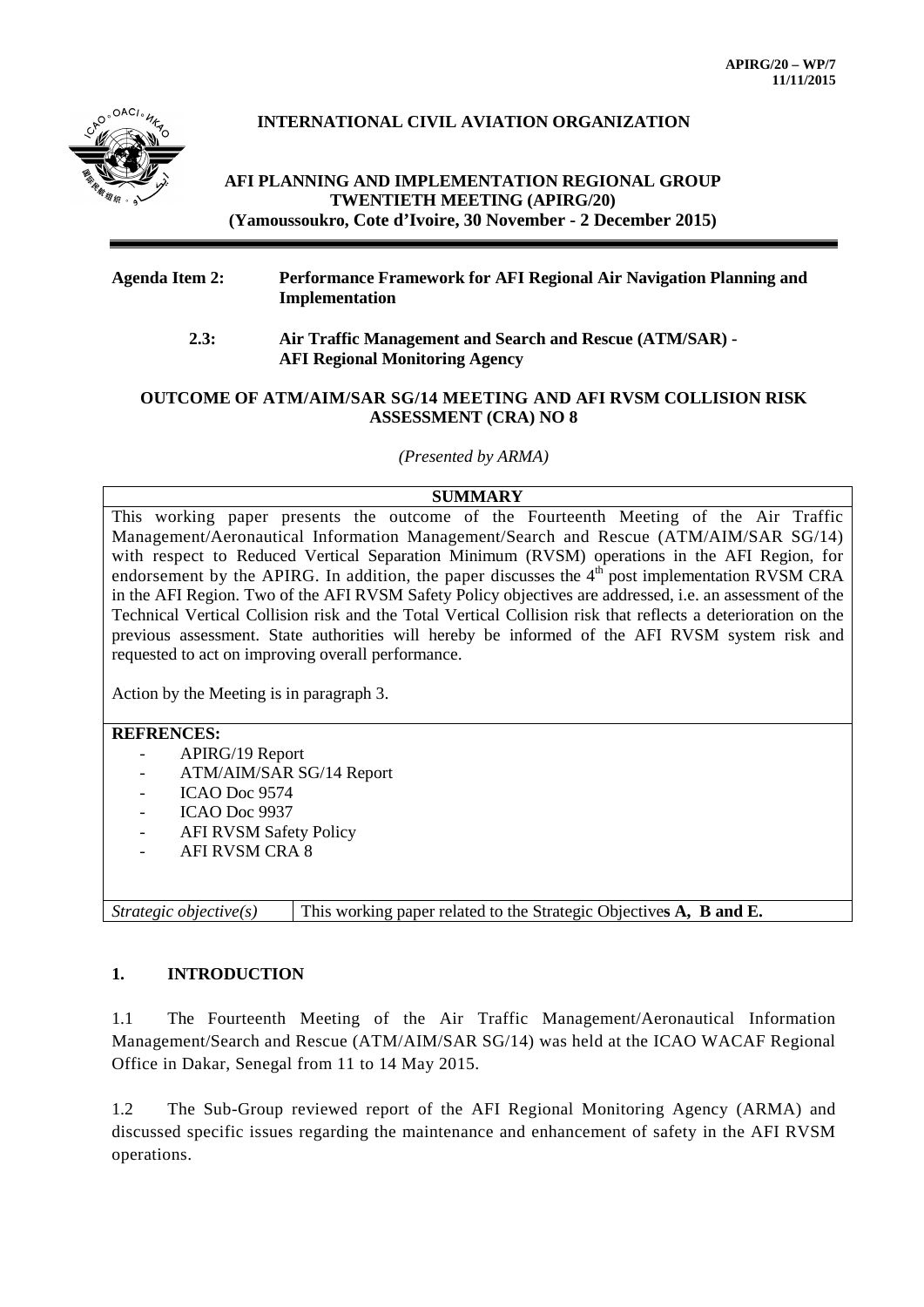1.3 The AFI Regional Monitoring Agency, monitoring the AFI RVSM system, is required by the provisions of ICAO Document 9937, Operating Procedures and Practices for Regional Monitoring Agencies in Relation to the Use of a 300 m (1 000 ft) Vertical Separation Minimum Between FL 290 and FL 410 Inclusive, to provide APIRG with an annual overview relating to RVSM risk within the AFI Region based on the annual quantitative Collision Risk Assessment.

1.4 The meeting should recall that AFI CRA's are, inter alia, calculated by making use of the monthly RVSM safety assessment traffic data which is collected by Area Control Centers and submitted to the ARMA to monitor RVSM system safety and risk. Further to this Unsatisfactory Condition Reports (UCR) deposited into the central depository database managed by the ICAO TAG are reviewed and where applicable processed into the CRA.

1.5 CRA 8 presents the 4th post-implementation CRA for RVSM in the AFI Region. The assessment addresses two of the AFI RVSM Safety Policy objectives, i.e. an assessment of the Technical Vertical Collision risk evaluated against the agreed to TLS of  $2.5 \times 10^{-9}$  fatal accidents per flight hour, and an assessment of the Total Vertical Collision risk evaluated against a TLS of  $5 \times 10$ -9 fatal accidents per flight hour.

1.6 CRA 9 for 2014 is currently under construction and will be presented at APIRG 21 however an indication of the risk tendency will be provided during the short power point presentation.

1.7 The meeting should recall that an overview of CRA 6 was presented at APIRG 19. Due to the time period between APIRG 19 and APIRG 20 an overview of CRA 7 was distributed via email to each States RVSM National Program Manager.

# **2. DISCUSSION**

# *Outcome of the ATM/AIM/SAR SG/14*

# *ARMA general report*

2.1 The ATM/AIM/SAR SG/14 meeting recalled the following five primary functions that are expected to be carried out by the ARMA in accordance with ICAO Doc 9574 and the AFI RMA Manual:

- a) Maintain a data base of AFI RVSM approvals
- b) Monitor aircraft height-keeping performance and the occurrence of large height deviations and report results appropriately
- c) Conduct Safety Assessments and report results appropriately
- d) Monitor operator compliance with State approval requirements
- e) Initiate necessary remedial actions if RVSM requirements are not met

2.2 *RVSM Approvals* – The Sub-Group noted that States listed in the Table hereunder have been included in the dataset as the data was of the minimum standard required by ICAO for distribution. It was recommended that all States (regulatory authorities), aircraft operators and ANSPs consult the table on a regular basis to ensure that the data was correct, and send amendments to ARMA as necessary.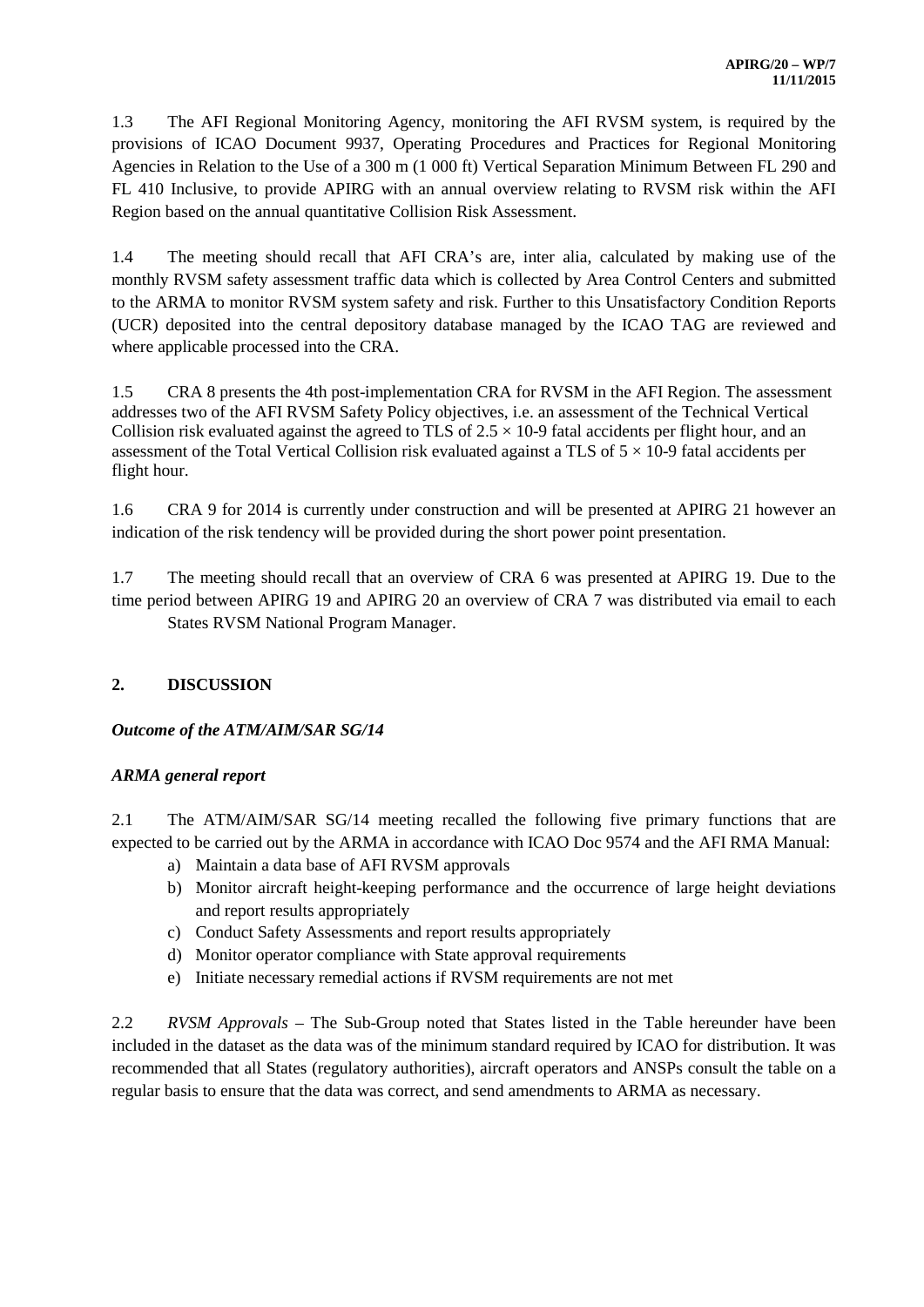| Algeria (All)       | Djibouti (Unsure) | Mali (All)        | Seychelles (All) |
|---------------------|-------------------|-------------------|------------------|
| Angola (All)        | Eritrea (All)     | Mauritius (All)   | Senegal (All)    |
| Botswana (All)      | Ethiopia (All)    | Mozambique (All)  | Sudan (All)      |
| Burkina Faso(All)   | Gabon (All)       | Namibia (All)     | Swaziland (All)  |
| Cameroon (All)      | Gambia (All)      | Niger (All)       | Togo (All)       |
| Cabo Verde (All)    | Ghana (All)       | Nigeria (All)     | Uganda (All)     |
| Chad (All)          | Kenya (All)       | Reunion (All)     | Zambia (All)     |
| Congo (All)         | Libya (Unsure)    | RSA (All)         | Zimbabwe (All)   |
| Côte d'Ivoire (All) | Madagascar (All)  | Rwanda (All)      |                  |
| DRC (Limited)       | Malawi (All)      | Sao Tome (Unsure) |                  |

2.3 Up to date AFI RVSM Approvals lists may be viewed at the following ARMA webpage: [www.atns.co.za/afi-rvsm](http://www.atns.co.za/afi-rvsm) .

2.4 *RVSM Operations approval survey.* The Sub-Group reviewed the outcome of the aircraft RVSM approval survey for December 2014, carried out as per ICAO Regional Monitoring Agency Coordination Group (RMACG) tasking. It was noted that the ARMA was unable to conduct surveys by flight plans due to limited access to such information. As such, surveys were conducted by scrutinizing RVSM safety assessment traffic flow data per FIR and establishing RVSM status per aircraft with reference to the *AFI RVSM Approvals* database and those of other regions. In most cases, flight plans were also requested from Area Control Centres (ACCs) to support the non-approval and UCR findings. Nominally 30 AFI FIR's were monitored. However, only 20 FIR's were assessed; four less FIRs than in the 2013 assessment. It was noted that 64367 flights were assessed and 10 aircraft were found to be non-RVSM approved, a reduction from 204 aircraft in from the 2013 assessment. However, the 10 aircraft conducted multiple flights in the AFI RVSM airspace during December 2014 and operated without a State RVSM Approval, exposing the airspace to significant risk.

2.5 The Sub-Group recalled that all FIRs should submit traffic data in order for the assessment to successfully include all the FIRs, and accordingly urged States and ANSPs to take action as necessary.

2.6 *Monitoring Height Keeping Performance.* The Sub-Group noted that the ARMA Height Monitoring Program had since been fully established and the AFI States (regulatory authorities) were expected to ensure cooperation with ARMA by parties concerned, in order to maintain the height monitoring targets for each operator's fleet. Obligations of States in this regard are clearly provided for in Annex 6 the Chicago Convention.

2.7 It was noted that the ARMA monitoring load was 575 aircraft. Of these, 224 still required monitoring, which is 38% as opposed to the 48% in 2013. Reluctance by some regulatory authorities (CAAs) to comply with Annex 6 provisions had been observed. Accordingly CAAs were urged to ensure compliance with the Annex 6 standards and to cooperate with the ARMA, noting that lack of compliance could result in unnecessary inconvenience to operations, such as withdrawn aircraft RVSM approvals.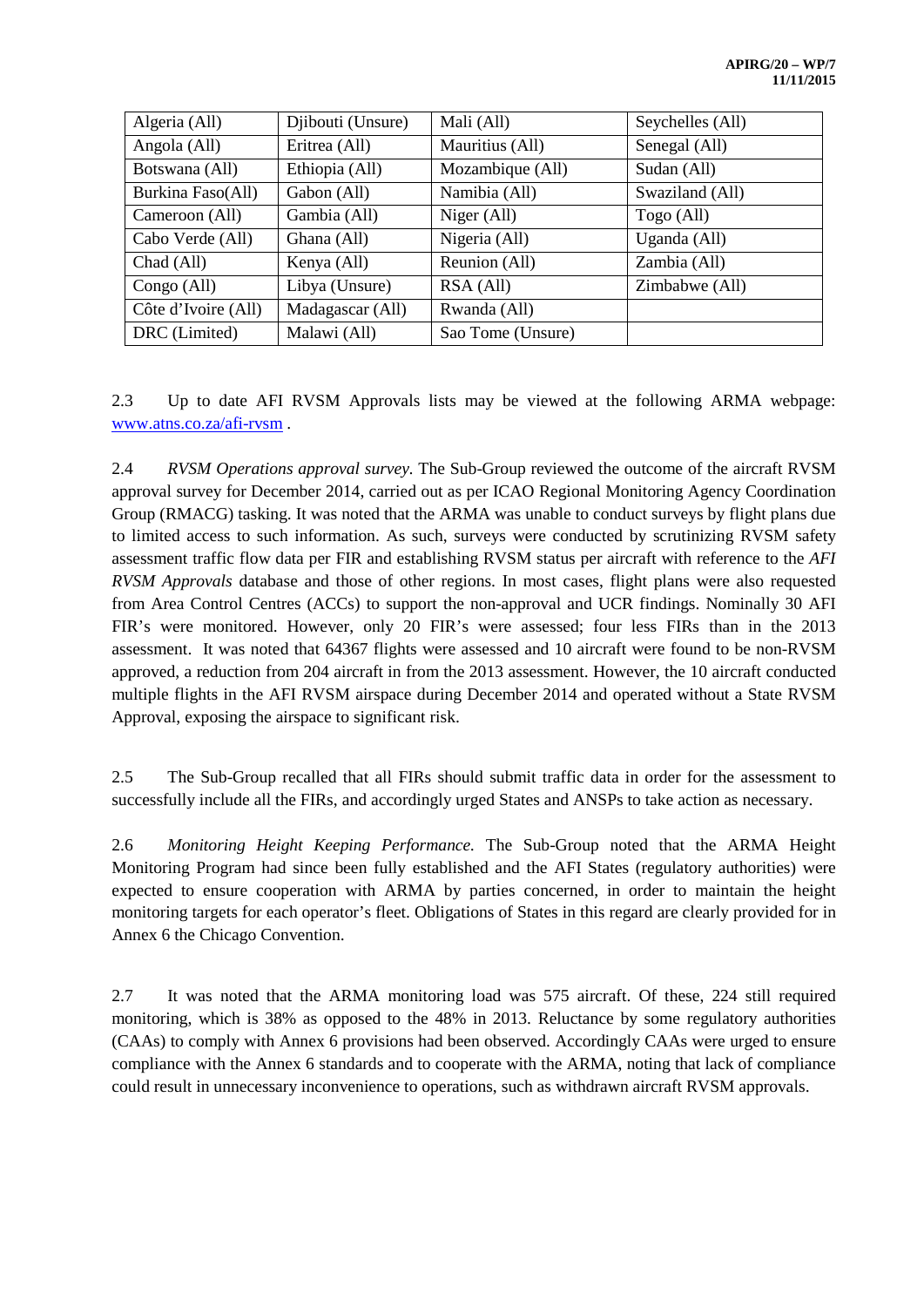2.8 *RVSM Safety Assessments*. The Sub-Group noted that safety assessments were continuously being undertaken pursuant to the RVSM Safety Policy. While the data for the 2015 safety assessment showed an encouraging trend, States/ANSPs were urged to improve on their submission of the data in order to improve the quality of the assessment results.

2.9 *AFI RVSM National Programme Managers (NPSs)* – The Sub-Group recalled the important role fulfilled by the NPMs in continuing the success in RVSM monitoring and operations, and urged States and ANSPs to provide updated information on the NPMs and their contact details, to the ARMA at regular intervals.

## *Other RVSM issues*

2.10 *ATS coordination failures and Separation breakdown*. The Sub-Group noted that during the course of 2013 and 2014 it had become evident that one of the RVSM system risks which needed to be addressed with increased emphasis was that of ATS coordination failures (non-coordination, errors in coordination, etc.). It was noted that this situation was being addressed by AFI TAG. ANSPs were urged to continue reporting traffic coordination failures, so that the incident hotspots could be identified and remedial action proposed for implementation by concerned parties. It was acknowledged from outcome of both the ATS Incident Analysis Group (AIAG) meetings and the AFI RVSM Collision Risk Assessments by the ARMA, that loss of separation at ATS route crossing points was a system risk that needed to be addressed.

2.11 *RVSM Deficiencies* – The Sub-Group recalled that the RVSM deficiency list, which was presented for the first time at its Thirteenth meeting, had been endorsed by the APIRG/18 in Kampala, Uganda in March 2012. It was also recalled that the safety of the RVSM system relies on the full participation of all AFI States, in accordance with the commitments they made during the RVSM implementation phase. In this case, it was imperative that States listed in the deficiency lists (*RVSM Safety Assessment Data Deficiency List, RVSM Height Monitoring Deficiency List, and RVSM Operations Approval Deficiency List*) at **Appendixes 7A, 7B and 7C** respectively, to this working paper, should take all necessary action to ensure that remedial measures are identified and effectively implemented with minimum delay, and to provide updates on the resolution of the deficiencies to the ARMA as necessary.

2.12 While it remained imperative for States and ANSPs to honour their obligations with regard to RVSM safety, it was noted that that there has been a big improvement in kerbing the operation of non-RVSM approved aircraft in AFI RVSM airspace

2.13 *Change in ARMA Responsibility – Libya and Sudan*. The Sub-Group noted that the RVSM responsibilities of Libya and Sudan had both been transferred to the MIDRMA, to align the responsibilities with the implementation of the  $12<sup>th</sup>$  Air Navigation Conference. Recommendation 6/11 *(Regional performance framework–Alignment of air navigation plans and regional supplementary procedures)*, which resulted in the transfer of seven of FIRs Alger, Cairo, Canarias, Casablanca, Khartoum, Tripoli and Tunis FIRs, to EUR and MID ANPs. RVSM monitoring of Alger, Casablanca and Tunis FIRs however, still remains in AFI.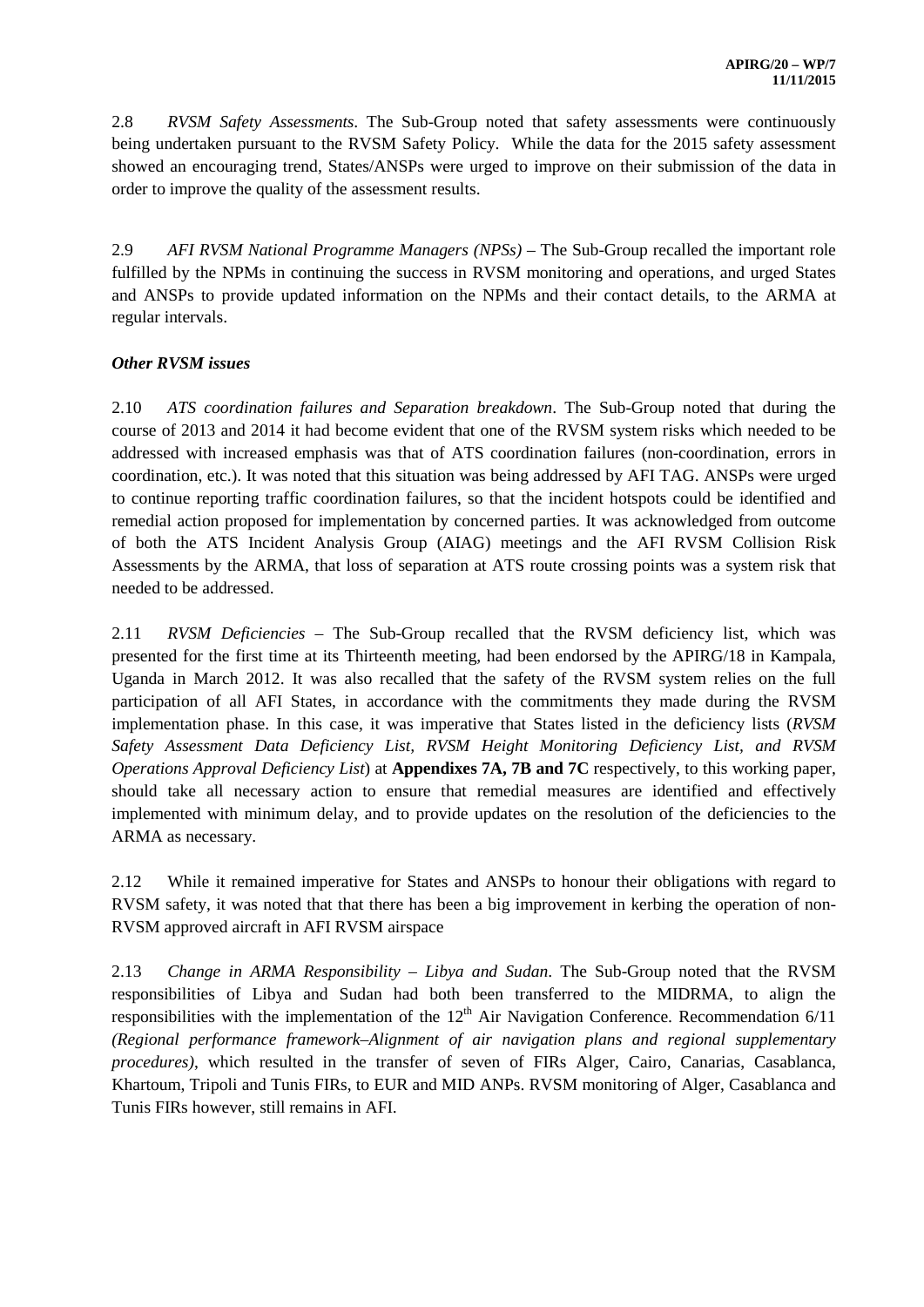#### *AFI RVSM Collision Risk Assessment (CRA) No 8*

2.14 Collision Risk Assessment 8 (CRA 8) provides an assessment incorporating all aspects of the RVSM system elements which are monitored. The final result is presented as the Total Vertical Collision Risk estimate which should be noted by the meeting and evaluated against the Target Level of Safety  $5 \times 10$ -9 fatal accidents per flight hour.

2.15 The estimate of the Technical Vertical Collision risk was once again calculated to be below the agreed to Technical Vertical TLS of 2.5×10-9 fatal accidents per flight hour however the estimate of the agreed to Total Vertical collision risk does not meet the Total Vertical TLS of  $5 \times 10$ -9 fatal accidents per flight hour.

2.16 The estimate of the Technical Vertical Collision risk was found to be met by a factor of approximately 1.2 below the agreed to TLS. This estimate is moving up towards the TLS with the accuracy of GNSS navigation significantly contributing hence the urgency for the completion of the implementation of SLOP in FIR's where applicable.

2.17 The two main components affecting the Total Vertical Collision Risk is the risk due to flight levels being crossed without an ATC clearance and due to flying at an incorrect flight level. The current CRA 8 estimates for both components were considerably higher than CRA 7 estimates. The increase in the probability of lateral overlap for aircraft on the same track resulting from an increased assumed proportion of GNSS navigation accuracy also increased the risk which could be counter acted by SLOP. Improper crossings at waypoints or navigational facilities where air craft are at the correct same semicircular rule flight level with standard RVSM separation being broken has increased. The meeting should recall that TCAS is not a separation tool and does not support RVSM.



2.18 The precision of lateral navigation is an important factor with regard to vertical collision risk. It has been assumed that 65% of the flying time in AFI RVSM airspace would be made with GNSS navigation and the remaining 35% with VOR/DME navigation. The risk mitigating effect of strategic lateral offsets has not been incorporated therefore the benefits or lost.